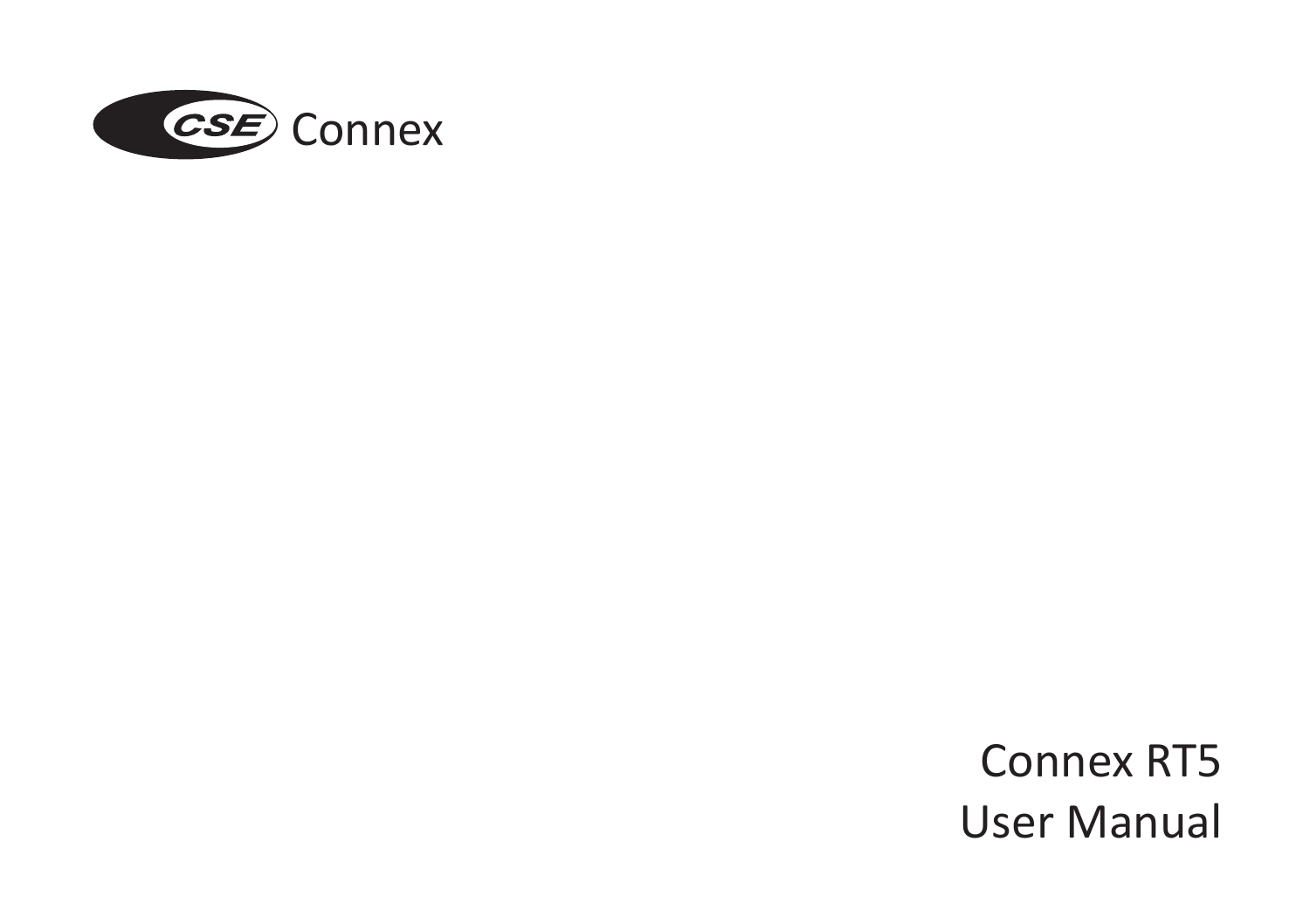### **Introduction**

Connex RT5 is an advanced security system which increases the security on your vehicle and includes a 24/7 Secure Operating Centre (SOC) service that manages theft alerts, theft response and stolen vehicle tracking and recovery.

In case of theft, your vehicle will be tracked and located by the SOC. Once located, the police will know the speed at which it is travelling, the road it's on and even the direction of travel - vital information to help them locate and recover your vehicle without engaging in a potentially dangerous high-speed pursuit.

In short, Connex gives you the best chance of ensuring your vehicle remains yours.

#### **To call CSE SOC**

- 1. Press SOS on your Connex mobile app
- 2. Call +603 5888 0000 (24 hrs)

### **Precaution**

To reduce the possibility of the vehicle being broken into or stolen, the following precautions should always be taken when leaving the vehicle unattended.

- Always park in an area where there is GSM coverage you can verify this with your mobile phone.
- At night, park in a well illuminated area.
- Never leave the security card in the vehicle, refer to information under the heading "Security card" on page 6.
- Close all windows. The smallest gap could present an opportunity to a thief. Take all valuables with you or lock them in the glove box or boot compartment.
- Ensure all doors and boot compartment are locked and the anti-theft alarm system is armed.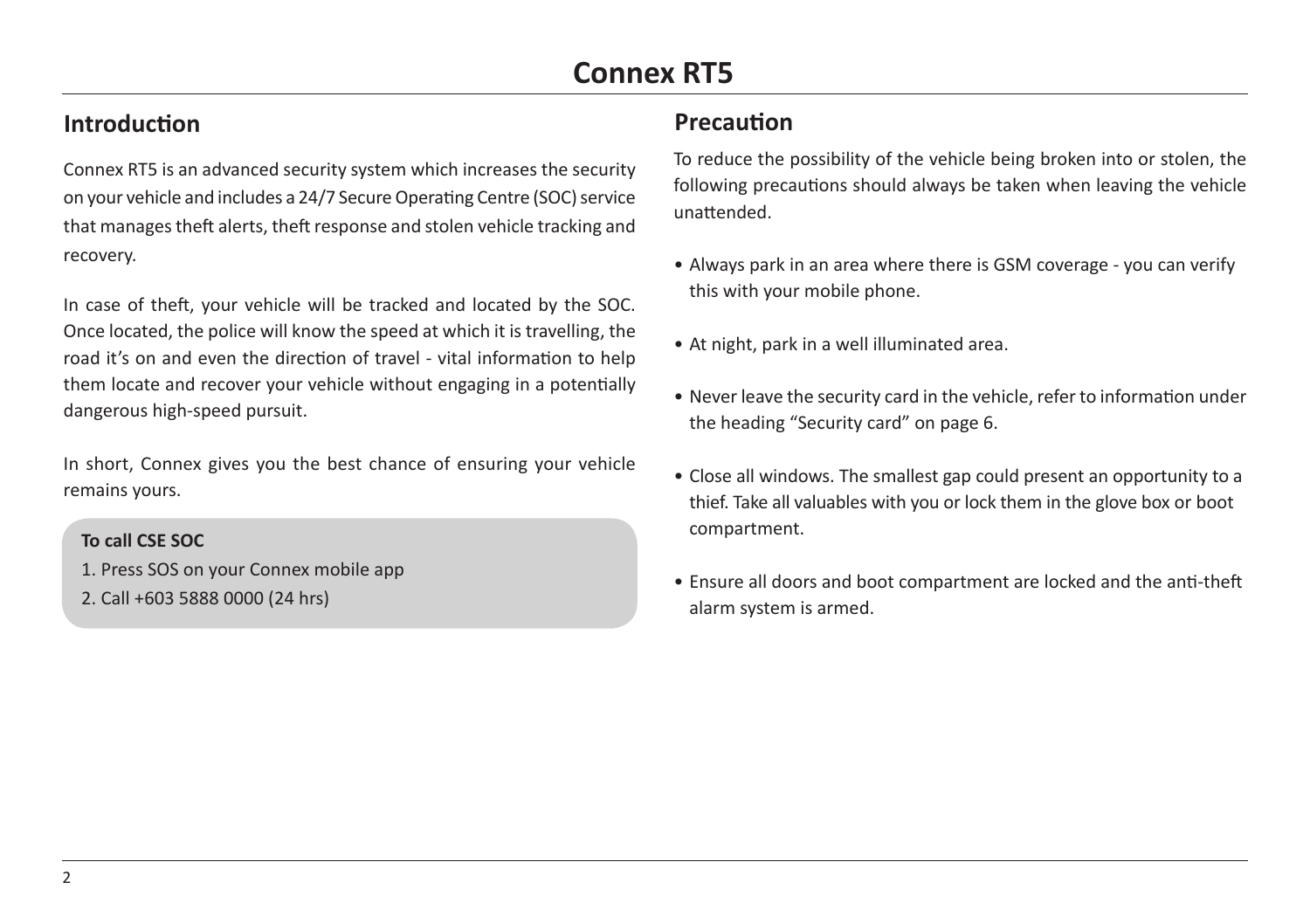# **Connex mobile app**<br> **Car Finder**

To stay in touch with your vehicle, you can download the Connex mobile app from the Apps store for IOS or Google Play for Android devices.

The name of Connex mobile app is "My Connected Car". To use the app, you will need your Client ID and password.

Your Client ID is printed on your Welcome Letter and Password will be sent to you in your SMS Welcome message.

If you need assistance with your Client ID and Password, call CSE SOC.

#### **Connex mobile app features**



To call CSE SOC for any enquiry or to report a theft.



#### **My Account**

This feature allows you to view your Connex RT5 account details and to change your password for access to the mobile app.



# **Security**

#### **Crank Inhibition (if fitted)**

This function can be used if you need to remotely inhibit the vehicle engine. If the vehicle is stationary, it cannot be started. If it is moving, it will prevent it from being restarted after the ignition has been switched off.

#### **System Disarm**

In case you forget the security card and its battery is low, you can disarm the security system for 5 minutes in order to start the vehicle engine and drive without triggering a false theft alert.

#### **Dissuasion (if fitted)**

If required you can start a dissuasion sequence by activating the horn and/ or the blinkers (e.g. you can set this function if you want to locate your car in a parking lot).



This feature allows you to locate your vehicle and view its location on a map.



## **Geofence**

**Zone In -** this feature allows you to set a "Fence" on a zone, e.g. your house. If your vehicle enters the "Fence", you will receive an alert on your mobile app.

**Zone Out -** this feature allows you to set a "Fence" on a zone e.g. the location where your vehicle is parked. If your vehicle exits the 'Fence", you will receive an alert on your mobile app.



## **Speed limit**

This feature allows you to set "Speed Limit" on your vehicle and each time the speed limit is exceeded, you will receive an alert on your mobile app.



## **Special modes**

**Garage mode -** if your vehicle is to be sent to a "Service centre" and if the vehicle battery is expected to be disconnected, use this feature to set your vehicle to "Garage mode" to avoid false tracking of your vehicle by the SOC.

**Transport mode -** if your vehicle is to be towed or transported, use this feature to set your vehicle to "Transport mode" to avoid false tracking of your vehicle by the SOC.



### **Multi vehicle management**

This feature allows you to get connected to your fleet of vehicles fitted with Connex RT5 - for you to get access to your fleet with the same smartphone.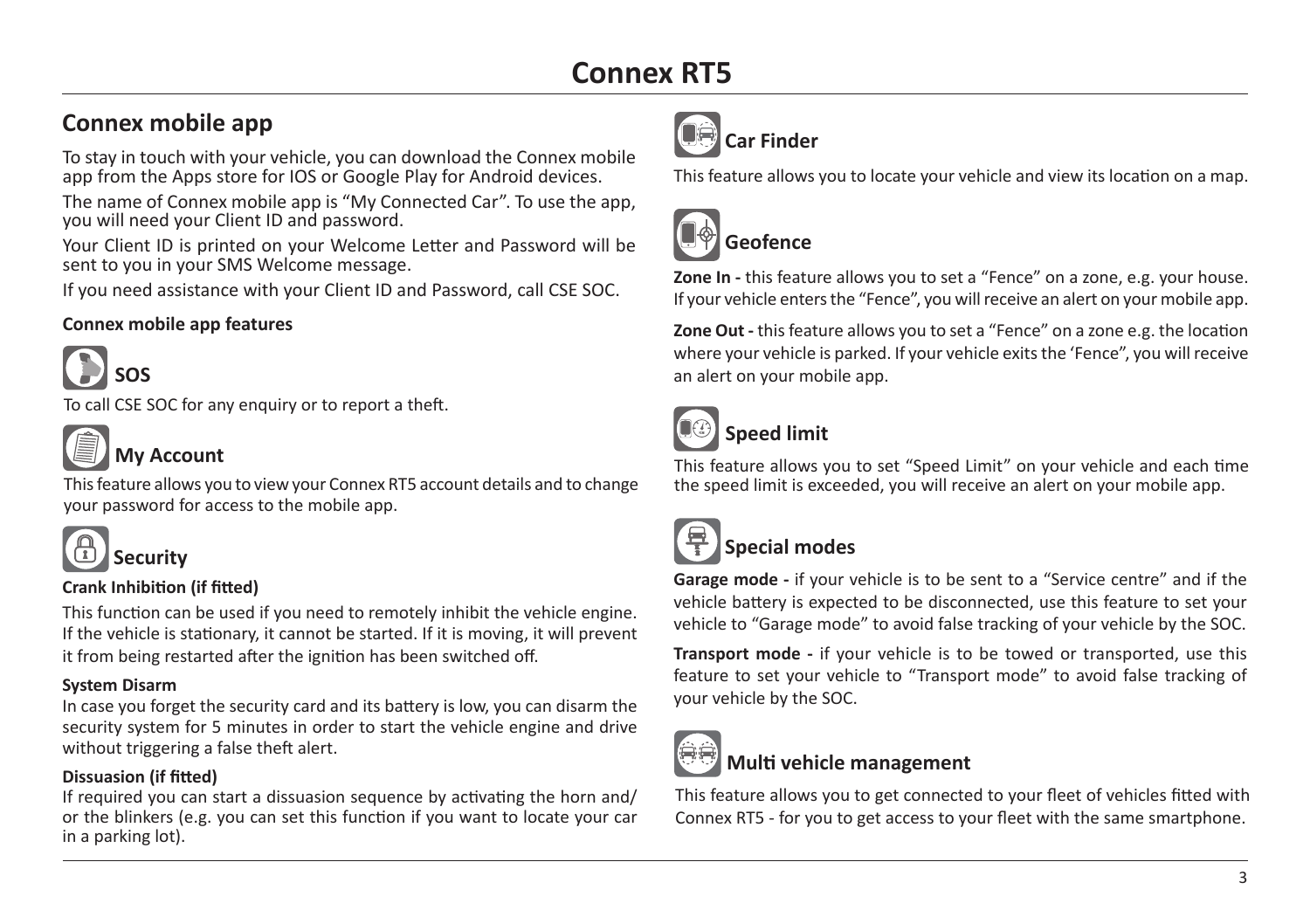# **Theft alert**

If your vehicle is driven without your security card, towed, vehicle battery or system is disconnected or sabotaged, the system will send a theft alert to the SOC to start tracking your vehicle. You will be alerted of the theft by SMS, on your mobile app and a call from the SOC. If theft is confirmed, the SOC will continue to track and collaborate with the police for recovery

### **Alarm trigger - Intrusion alert**

If connected to the vehicle alarm system, in case of an alarm trigger, you will receive an alert on your mobile app.



## **Security card battery low alert**

If the security card battery is low, you will receive an alert on your mobile app. Replace the battery immediately. If the battery is not replaced, to avoid continuous false tracking of your vehicle, the SOC may have to deactivate security card protection on the system. This will void your Compensation Guarantee.



## **Vehicle battery low alert**

If your vehicle battery is low, you will receive an alert on your mobile app. Check the battery immediately.

## **Device battery low alert**

If the telematics device back up battery is low, you will receive an alert on your mobile app. Call CSE SOC immediately.



Monthly system health check is performed to ensure that the system in your vehicle is functioning normally. If the system fails to respond during the health check, you will receive an alert on your mobile app and a call from the SOC.

## *i* **Important**

In case of health check failure, you should make the vehicle available to the SOC to troubleshoot the fault as soon as possible. Your Compensation Guarantee is only valid if system health check is without any reported issue.



## **Codes transmission**

If you have forgotten your user name and password, you can call the SOC who will transmit your information by SMS to your registered phone number.

Should you request the SMS to be sent to a non-registered number, the SOC will send the information to the number that you have provided. You will also receive a confirmation SMS in your registered phone number as a security check.



## **SMS credit for your mobile app**

When you use your Connex mobile app, the communication with your vehicle is by SMS.

With your service subscription, every month, your account will be credited with 100 SMS for your use.

SMS usage: Car finder: 2 Speed limit to set: 2, to receive an alert: 1 Geofence to set: 2, to receive an alert: 1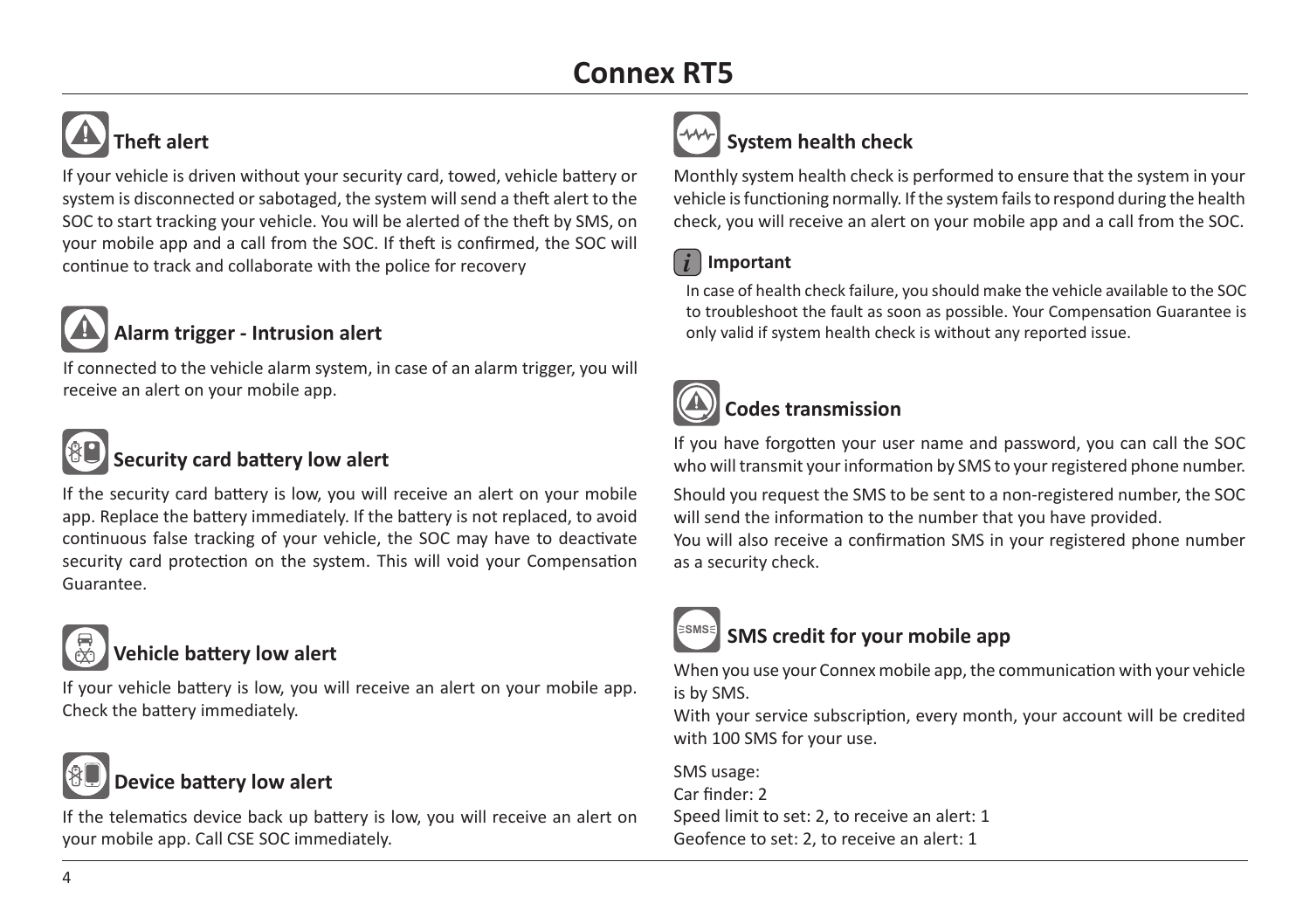## **Compensation Guarantee (CG)**

Connex RT5 CG is a unique compensation payment towards the implications associated with vehicle theft.

| Event               | <b>Condition</b>                                                                                    | RT <sub>5</sub> |          |                |                |
|---------------------|-----------------------------------------------------------------------------------------------------|-----------------|----------|----------------|----------------|
|                     |                                                                                                     | M <sub>3</sub>  | M4       | M <sub>5</sub> | M <sub>6</sub> |
| Vehicle repair cost | If vehicle is stolen and is recovered within 72 hours,<br>compensation towards vehicle repair cost. | <b>NA</b>       | up to 3K | up to 4K       | up to 5K       |
| <b>Total loss</b>   | If vehicle is stolen and is NOT recovered within 72 hours,<br>compensation with cash.               | <b>NA</b>       | 9K       | 12K            | 15K            |

#### **\* Terms & Conditions of the CG**

In case of claim, you will need to provide:

- 1. CSE CG claim form
- 2. Police report
- 3. Copy of your I.C.
- 4. Copy of your Insurance claim form (if vehicle is not recovered)
- 5. Copy of your original vehicle repair bill (if vehicle is sent for repair after recovery)

## *i* **Note**

- 1. Compensation Guarantee not applicable for commercial vehicle.
- 2. In case of a health check failure alert, the vehicle should be made available to the SOC for fault checking and rectification immediately as the Compensation will not be valid until any reported fault is resolved.
- 3. In case of manual theft declaration (when you call our SOC to report a theft), Compensation is only valid if the SOC is able to establish connection and track your vehicle. If connection and tracking are successful, you will receive an SMS alert that the SOC is managing the recovery of your vehicle.
- 4. In case of automatic theft declaration (the system in the vehicle has declared a theft), the SOC will attempt to call you immediately for verification of the theft. If unsuccessful, the SOC will leave a text message for you to return call urgently and proceed to terminate the theft alert. In case of non-recovery, your Compensation will not be valid.
- 5. Credit validity period is 6 months from date of police report.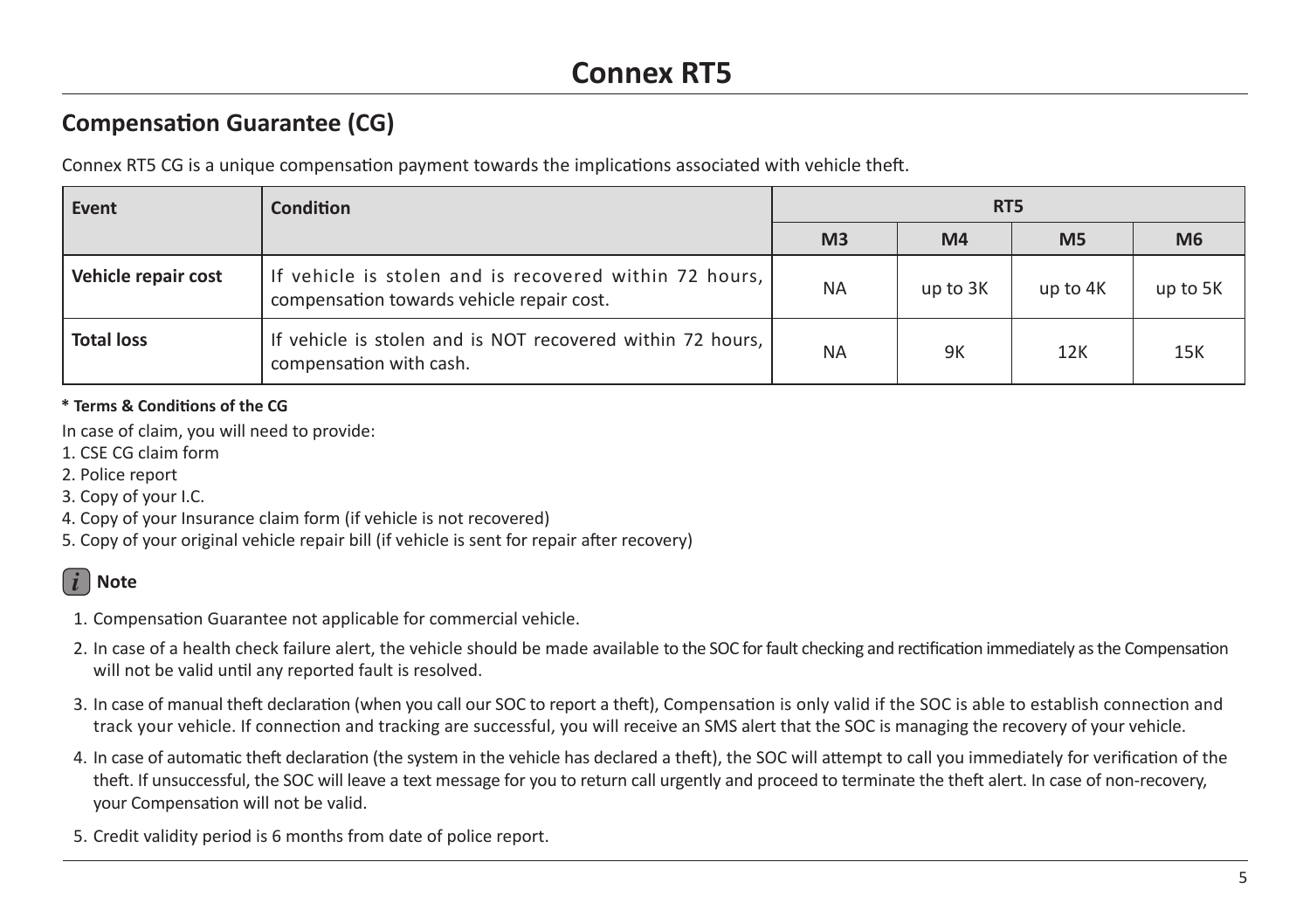## **Security card - automatic driver recognition**

#### *i* **Important**

Please drive your car with your security card.

Failure to detect the presence of your security card, your vehicle will automatically be declared under theft and our Secure Operating Centre (SOC) Control Room will activate Stolen Vehicle Recovery (SVR) process on your vehicle.

2 Security cards are supplied with the system.

The security card should always be carried with you and not left inside the vehicle.

The security card has to be switched ON for it to work.

To switch ON, briefly press the button on the card until the LED indicator starts flashing.

If the security card is to be kept, it is advisable to switch the card OFF to conserve the battery. To switch OFF, press the button on the card for around 8 seconds till the LED indicator goes off.



A maximum of 4 security cards can be programmed to the system at any one time. If additional security card is required, contact CSE SOC.

#### **Security card operation - automatic system activation with security card**

Switch off ignition and take the security card with you when you leave the vehicle.

If the card is a sufficient distance away from the vehicle, the system will arm after approximately 70 seconds. If the card is in close proximity to the vehicle after ignition is OFF, the system will arm after approximately 3 minutes. After the system is armed, any attempt to move the vehicle will be detected.

#### **Security card operation - driving the vehicle**

When you enter your vehicle, the system will wake up by detecting vibration e.g. door or boot slammed shut or when you turn the ignition ON. When the system is awake, it will automatically start to scan for the presence of your security card. Once your card is detected, the ADR LED indicator will stop flashing - confirming that the card has been detected and the system is disarmed.

Once your ignition is switched ON, the ADR LED indicator will continue to flash if the security card is not present or cannot be detected. In this instance, if the vehicle is driven for a duration of more than a minute, the system will send a theft alert to the SOC to start tracking your vehicle.

#### **Security card - test**

You can test that your security card is connected to the system by using the card button as follows:

- 1. Switch ignition ON.
- 2. Press and hold the security card button the ADR LED indicator in the vehicle will flash to confirm that the system is communicating correctly.

#### **Security card - lost**

Lost security card should be reported to the SOC immediately so that the lost card can be excluded from the system.

#### *i* **Note**

The security card is deliberately designed without a key holder so that the car key cannot be attached to it to avoid anyone from knowing there is a tracking security system fitted.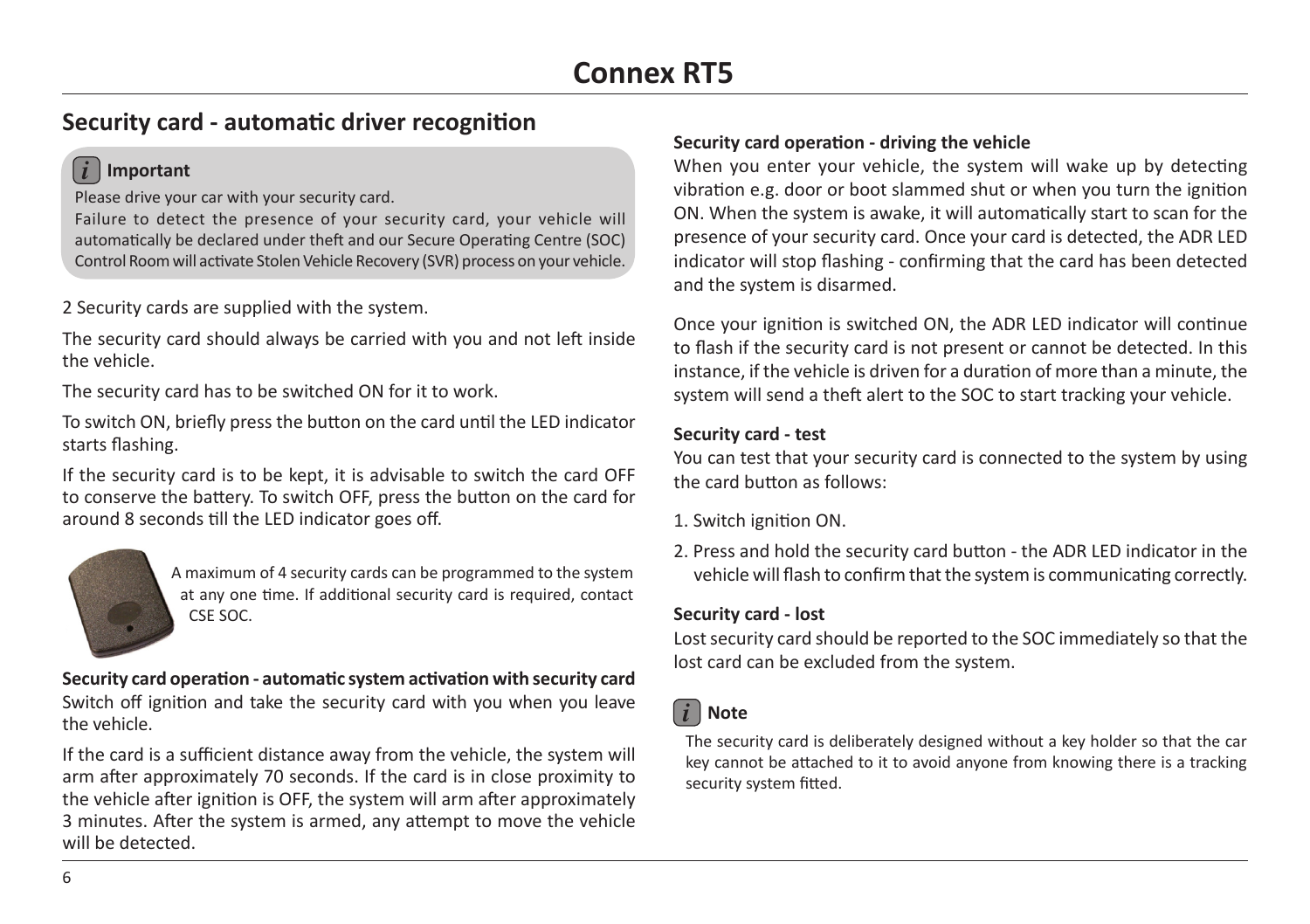#### **Change of details Security card - battery low**

If the security card LED flashes in an irregular way or fails to flash when the button is pressed, this indicates that the battery voltage is low - you will receive an alert on your mobile app that your security card battery is low. Replace the battery CR2032 with new immediately.



### *i* **Important**

#### **False tracking by the SOC**

If the security card battery is low or the security card is not detected by the system once your vehicle is driven for more than a minute, the system will send a theft alert to the SOC to start tracking your vehicle.

To avoid continuous false tracking, the SOC may have to deactivate security card protection on the system (Forced unset mode). Without security card protection, your CSE Compensation Guarantee is void. We strongly advise that you replace the battery immediately and to always carry your security card with you when you drive your vehicle.

## **CSE Subscription Renewal Portal**

You can login to **www.cse.com.my/payment** and renew your subscription directly. Please call SOC at +603 5888 0000 for more info.

Should any of your personal details change, call CSE SOC.

**Ownership transfer -** you would like to transfer ownership of the vehicle with the system to a new owner.

**System transfer -** you would like to remove the system from your vehicle and to reinstall to a new vehicle and continue the service.

**Mobile phone change -** you would like to change your mobile phone number registered with the SOC with a new number.

## **Warranty**

**System warranty -** 2 years from date of first service activation.

The warranty is only valid for faults to parts due to manufacturing defects.

If the system is installed to a vehicle with manufacturer's approval as an approved accessory, the Connex warranty will follow the car manufacturer's warranty terms and conditions.

If the system is installed to a vehicle without manufacturer's approval, CSE will cover the cost of any damages that have been proven to be caused by the Connex installation or device. Damage coverage will be limited to wiring circuits that are used by Connex and any damage to the vehicle that is caused by installation or device failure as a result of manufacturing defect.

#### **User privacy**

Access to the vehicle information can only be carried out through the smartphone application with owner's unique Client ID number and personalised Password. User privacy is assured.